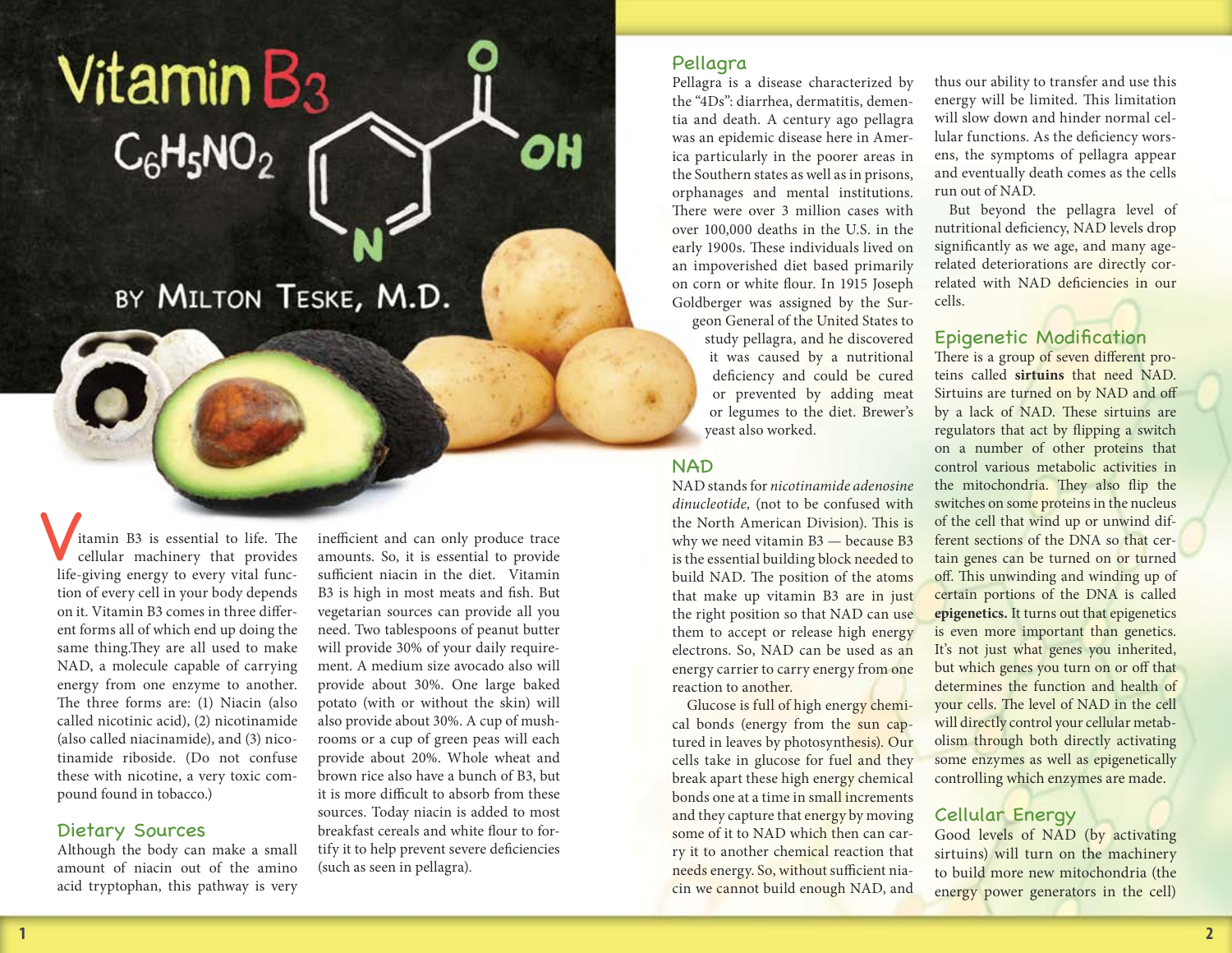as well as also setting in motion the mechanisms to destroy old minimally functioning mitochondria. So higher levels of NAD will transform an old, weak, low-energy cell into a newer, more youthful, high-energy cell. And this can happen in every cell in your body. But you will need high NAD levels to do it.

#### NAD and the Brain

Research has found that optimally high healthy levels of NAD have *neuroprotective* effects. Using supplements to stop the decline in NAD levels in the brain, they greatly reduced cognitive deterioration and dementia. They also reduced DNA damage in brain cells. In studies of Parkinson's disease, they were able to preserve motor function and prevent cellular death by using supplements to increase NAD levels. It seems that much of the age-related cognitive decline we see may be related to deactivated sirtuins because of low NAD levels, that are due to low B3 levels.

#### DNA Repair

The DNA in our cells is constantly subjected to damaging forces and the frequent breaks need to be constantly repaired or we would soon die. Three different sirtuins are extremely vital in the cellular mechanisms for the ongoing protection and repair of this DNA damage. We need our sirtuins to be operating at maximal efficiency as increasing age accelerates the injuries to our DNA. Unfortunately, this is when many experience a decline in their NAD levels resulting in deactivation of their sirtuins. In animal experiments, deactivating the sirtuins

results in all the symptoms of rapid aging and premature death.

#### Metabolic Syndrome

Because of the role of sirtuins in cellular energy, good NAD levels are essential to living a long and healthy life. But when NAD levels fall, the sirtuin activity is seriously slowed down, and then all of the metabolic syndrome pathologies begin to appear. Because sirtuin activity is so essential for normal glucose metabolism in the mitochondria, we see a slowing down of glucose metabolism and an increase of fat build up and storage. In the liver we see fatty liver disease, which can eventually lead to cirrhosis and liver failure. Fat builds up inside of muscle cells where it should never be, and the result is insulin resistance and type 2 diabetes. This can also cause muscle weakness and fatigue. Fat storage around the abdominal organs results in central obesity. The adipose tissue of central obesity releases inflammatory substances throughout the body promoting many inflammatory diseases such as osteoarthritis. Inflammation in the lining of the blood vessels leads to atherosclerosis and cardiovascular disease. All this because low NAD levels leave your sirtuins deactivated and non-functional.

#### Restoring NAD Levels

Ideally a perfect diet would provide all of the B3 to keep our NAD levels high. Unfortunately, we don't see that happening today. Most experience the weakening and accelerated aging and deterioration associated with low NAD levels and low sirtuin activity. What about supplementation?

**Niacin** has been available as a vita-

min supplement for a long time and is not only found in many multivitamins, but it is also used to fortify many cereals and flours. These levels of supplementation are apparently adequate to prevent pellagra but fall short of significantly boosting our NAD levels as we age. Niacin has been tried in higher doses for many of the symptoms we have discussed but it is never well tolerated in high doses because of the hot flushing and itching pro-

duced by it. And in very high doses niacin can be very toxic to the liver even causing total liver failure.

HO

HO

The 3 forms of vitamin B3O

NIACIN (nicotinic acid)

NICOTINAMIDE (niacinamide)

NICOTINAMIDE RIBOSIDE

OH

.NH<sub>2</sub>

**Niacinamide** is also available as a supplement and does not have the toxicity or flushing side effects of niacin. But unfortunately, niacinamide actually inhibits sirtuin activity. Niacinamide binds to one of the specific sites for NAD thus blocking NAD binding, thus shutting off the sirtuin. So, no benefit to be gained here.

**Nicotinamide riboside,** a little known, naturally occurring minor vitamin, was only recently (2016) granted GRAS (generally recognized as safe) status by the FDA. No toxic side effects. It has been shown to effec-

tively boost NAD levels in cells. If you take a look at its chemical structure you can see why it is only two steps away from being made into NAD. And there is now a lot of research being done on it. Many are now recommending supplementation with nicotinamide riboside for the purpose of elevating NAD levels and increasing sirtuin activity with all of its many benefits.

#### Caloric Restriction

For a long time now, it has been well recognized that a cer-

tain level of caloric restriction in the diet is associated with longevity. In every animal species they test they can slow aging and increase the life span by reducing the food intake. One interesting fact has come up in all of this research: NAD levels are always **naturally high** in all these caloric restricted individuals. This could help explain the longevity if you just think about all of the NAD increased sirtuin activity benefits we have discussed here.

We live in a nation of gluttony and obesity which could help to explain our low NAD levels. And so much of the calorie overload is made up of nutritionally empty calories. We could